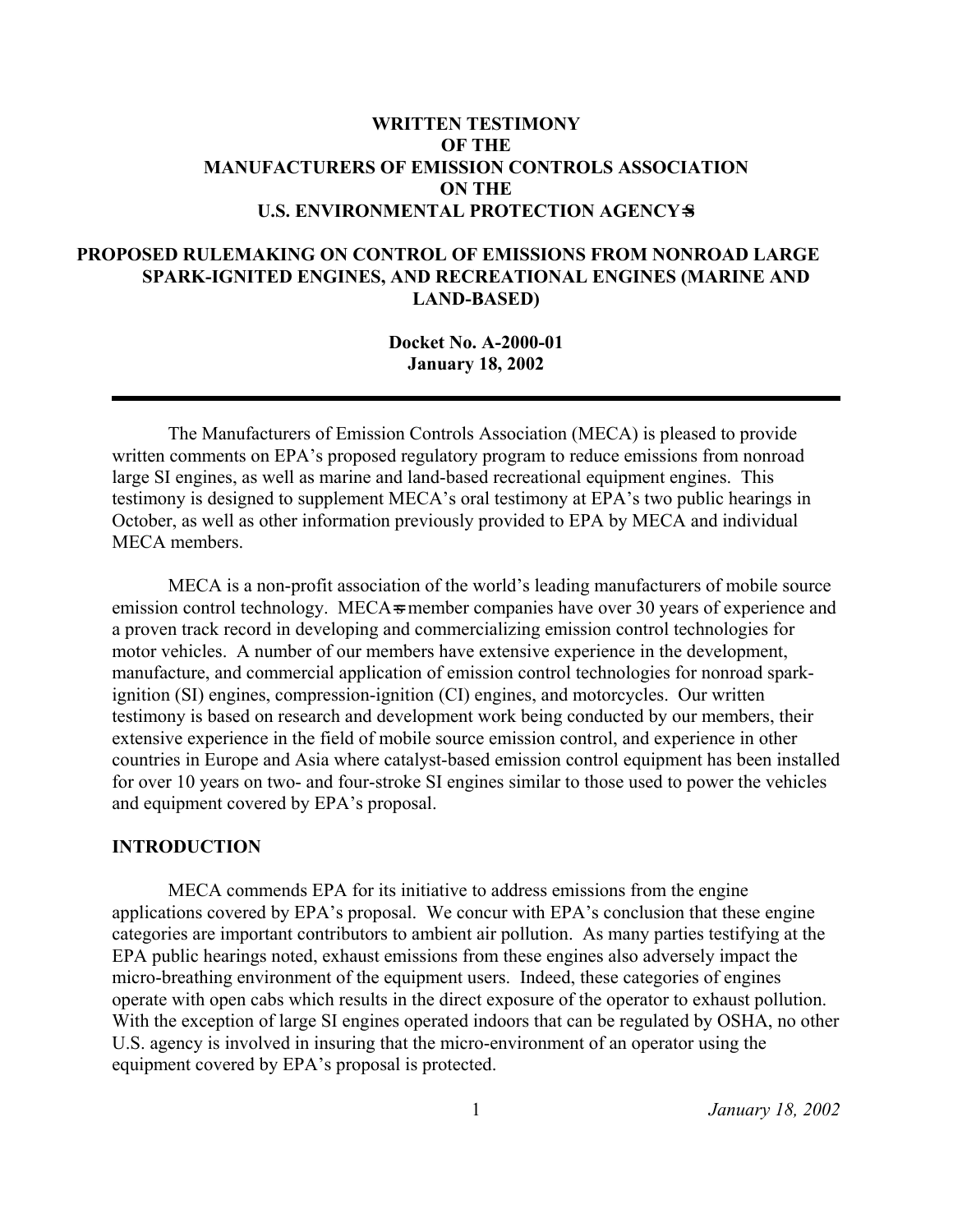EPA's proposal represented a good first step for review and consideration by all interested parties. However, if the rule is finalized in its current form, it will fall far short of what could be achieved and what Congress mandated in the Clean Air Act Amendments of 1990. The 1990 Clean Air Act Amendments (1990 CAAA) required EPA to study emissions from nonroad engines "to determine if such emissions cause or significantly contribute to air pollution which may reasonably be anticipated to endanger the public health or welfare . . . ." EPA subsequently made the requisite determination, noting that nonroad spark-ignition engines represent an important portion of the national hydrocarbon (HC) inventory. Having made that determination, the 1990 CAAA requires EPA to set standards that "shall achieve the greatest degree of emission reduction achievable through the application of technology which the Administrator determines will be available for the engines . . . to which the standards apply, giving appropriate consideration to the cost of applying such technology within the period of time available to the manufacturers and to noise, energy, and safety factors associated with the application of such technology."

MECA believes the major shortcoming in EPA's proposal is the control program for land-based SI recreational equipment. MECA agrees with EPA's analysis that improved fuel management systems and/or converting from two-stroke to four-stroke engines will provide useful emission reductions. We strongly believe, however, that significant additional emission reductions from these engines using catalyst-based systems are technologically feasible, cost effective, and safe. Catalyst-based systems have a proven track record in motor vehicles applications since the mid-1970s. Thus, in its current form, the proposed rule fails to take full advantage of proven technologies and control strategies that are either commercially available today or could be optimized and ready in the near future. These technologies could provide significant additional reductions of harmful pollutants from these engines. Quite simply, if EPA's rule is finalized as proposed, an important opportunity to reduce emissions and better protect the public health will be lost. We believe, however, the opportunity exists for EPA to build on its proposal by correcting the deficiencies when it finalizes the rule later this year and thereby properly insure compliance with the Clean Air Act.

#### **NONROAD SI ENGINES >19kW**

MECA concurs with EPA, as stated in the Draft Regulatory Support Document, that engine and equipment manufacturers can take advantage of three-way catalytic converter technology to not only substantially reduce NOx, CO, and HC emissions from this category of engines, but also to improve engine performance and fuel consumption. Catalyst technology has been commercially applied to large nonroad SI engines for over 35 years. Indeed, over 150,000 catalyst-equipped engines have been sold. Closed-looped, three-way catalyst systems have been employed successfully in automotive applications since 1983 and in large nonroad SI engines for six years.

We also agree with EPA that, as discussed in the Draft Regulatory Support Document, variations between engines in this category do not significantly affect their potential to reduce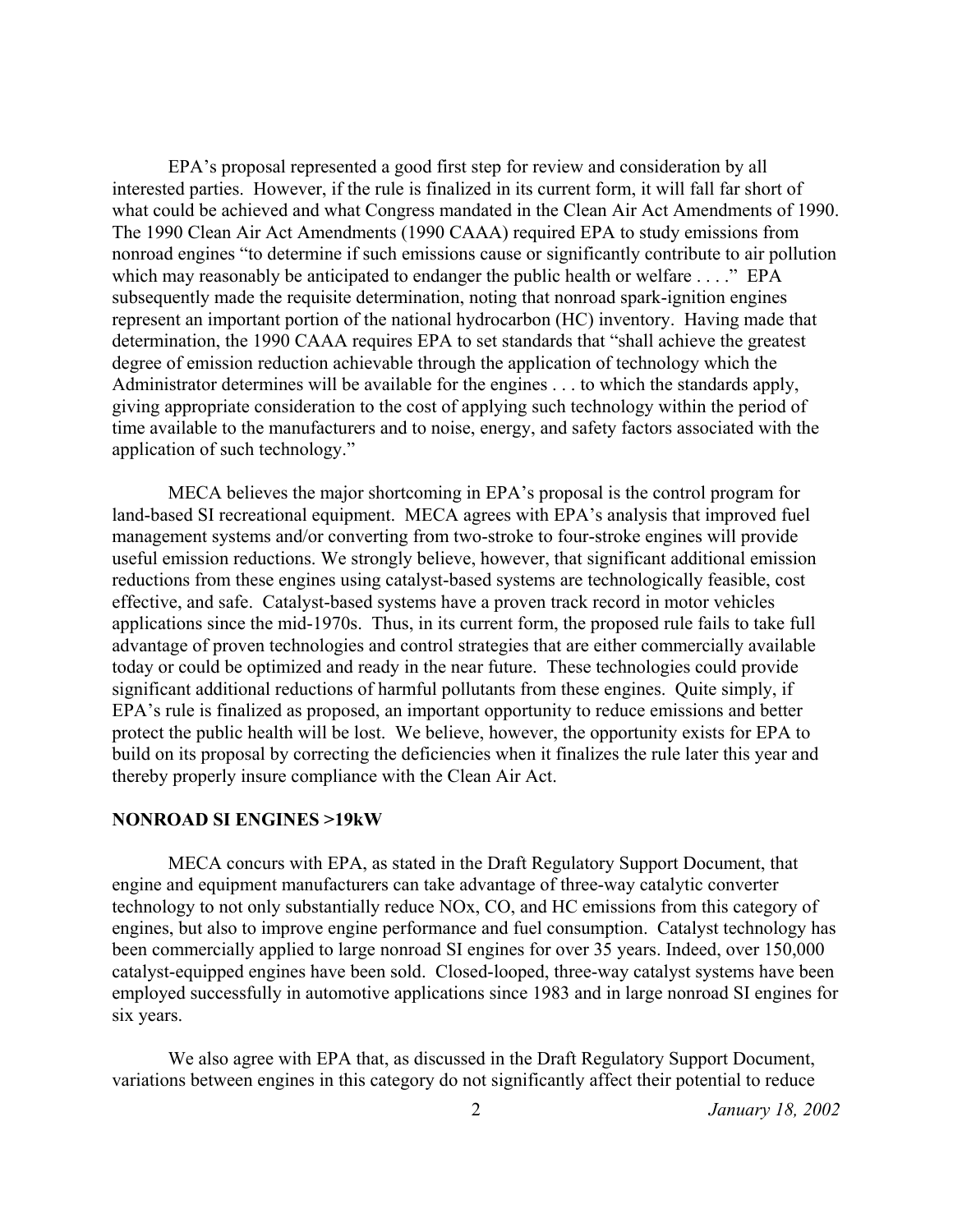emissions or the cost to meet the proposed emission standards. Although large nonroad SI engines are used in a wide range of applications, emission control technologies have already been used in many applications for occupational health concerns and have proven to be durable. We, therefore, do not believe application specific standards are necessary.

MECA supports EPA's proposal to harmonize with California's standards beginning in 2004 (Phase 1). We believe, however, the standards proposed for 2007 (Phase 2) could be more stringent. We recommend that EPA establish Phase 2 standards in the range of 1.4 to 2.8 g/kWhr for HC + NOx and a 3.4 g/kW-hr CO for both gasoline- and propane fueled engines. These levels of emission control have been demonstrated with optimized three-way catalyst technology and electronic fuel injection systems. Indeed, levels lower than this have been certified in California. For example, ARB in 2001 certified a 7.5L LPG SI engine that tested at an HC+NOx level of 0.64 g/bhp-hr*.* With electronic controls and closed-loop catalyst systems, our experience is that there is no "trade-off" for the simultaneous control of  $CO$  and  $HC + NOx$  emissions. We also believe that these standards can be achieved considerably in advance of 2007.

MECA supports the use of the transient test-cycle proposed by EPA. Certification testing should reflect, as closely as possible, the real world operating emission performance of the regulated engines. EPA's proposed test cycle achieves this result.

MECA also supports the concept of establishing field testing limits. We believe the levels proposed by EPA assume a deterioration factor in emission control performance higher than what we expect will occur in real use. With electronically controlled closed-loop three-way systems used on this category of engines, there will be little deterioration in performance, particularly given the fact that, by the time the standards take effect, only low-sulfur gasoline fuel will be available and propane fuel is sulfur free. The varying composition of propane fuel can affect emission control performance, but with the oxygen controlled fuel metering system, the impact of varying fuel composition is sufficiently mitigated. However, propane fuel contaminants like heavy-end hydrocarbons and sulfur can adversely affect emission control performance. Therefore, to maximize the effectiveness of advanced emission controls on these engines, we support establishing uniform fuel quality specifications for propane fuel. We recommend that EPA consider harmonizing fuel quality specifications with California's requirements.

Based on general comments from our members, EPA cost estimates for the advanced emission control systems that will be used on these categories of engines appear to be too high. Several MECA members have indicated they plan, on an individual basis, to provide more specific information on the costs of various components of the emission control system. We also anticipate, based on experience with emission control technology costs in other applications, that as the sales volume of control systems increase, costs will almost certainly be reduced. In any event, as demonstrated in the Draft Regulatory Support Document, the lifetime savings in improved fuel consumption, lower maintenance and reliable performance more than offsets the cost of applying the advanced technology that will be used to meet EPA's proposed standards. This will also be true with the standards recommended by MECA.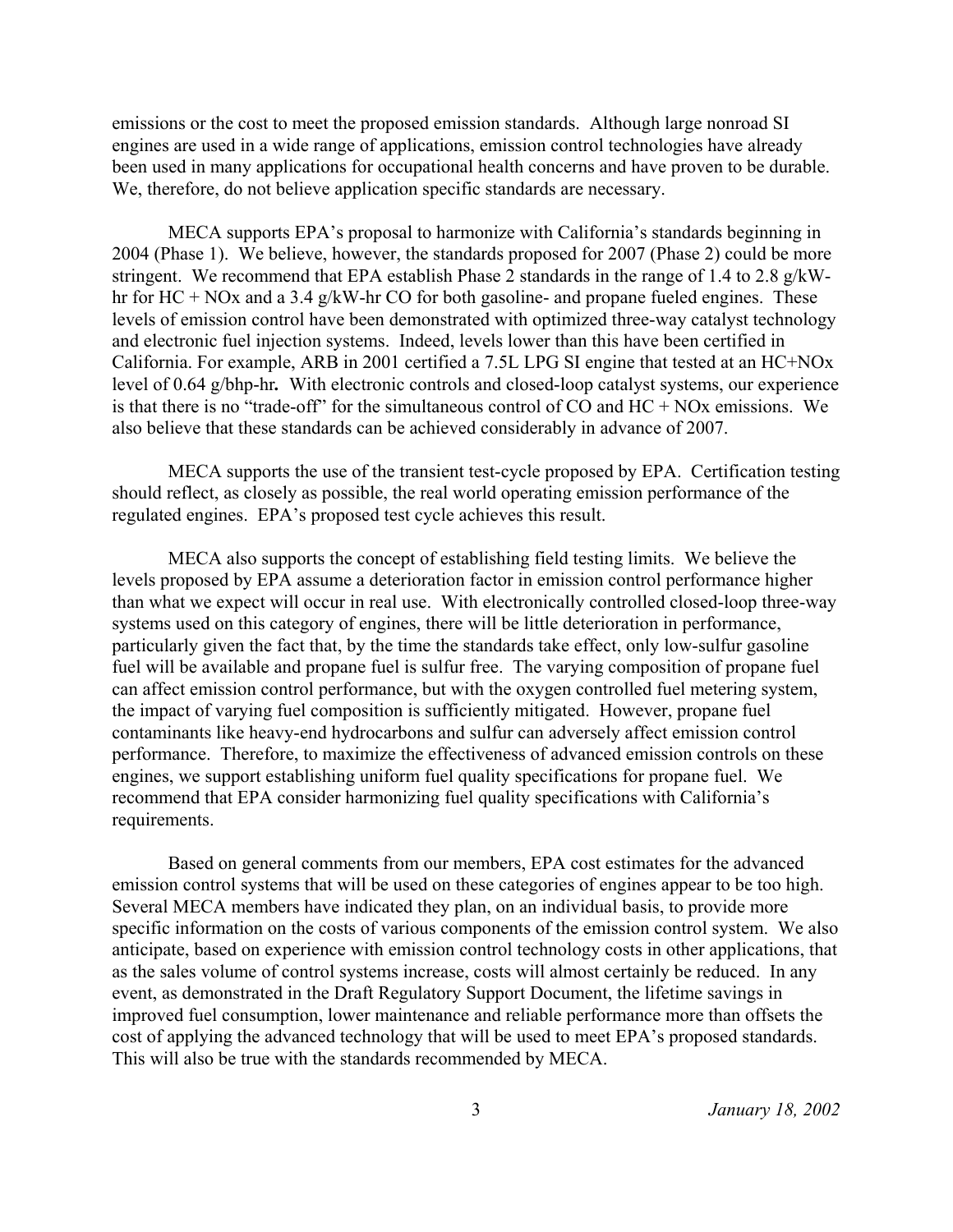#### **RECREATIONAL VEHICLES -- OVERVIEW**

EPA has based its emission control programs for ATVs and off-road motorcycles principally on the utilization of four-stroke engines and improved fuel management systems. For snowmobiles, the proposed standards are based on modified two-stroke engines with improved fuel delivery systems and some market penetration of four-stroke engines. Other than the Phase 2 standards for ATVs where EPA has identified catalyst-based systems as one of several available compliance options, EPA's proposed standards for land-based recreational SI engines places no reliance on catalyst technology despite the proven track record of catalyst systems on similar engine applications and catalyst technology's proven record of emission control efficiency, cost effectiveness, durability and reliability. The Phase 2 ATV standards do not become fully effective until 2010. Thus, under EPA's current proposal, catalyst-based technology will not be employed on even this application to meet mandatory standards until eight years from now and twenty years after the Clean Air Act mandated that off-road engines contributing to harmful air pollution be controlled using the best technology that could be available.

MECA believes that catalyst technology can effectively be used with both two-stroke engines with improved fuel management systems and four-stroke recreational vehicle engines to significantly further and cost-effectively reduce emissions from these engines. As discussed below, catalyst technology combined with improvements in engine and fuel delivery system design has been applied to non-automotive spark-ignited two- and four-stroke engines for a number of years and has been shown to provide significant emission reductions of HC+NOx, CO and, in the case of two-stroke engines, PM emissions. Industry objections to applying catalyst technology to two- and four-stroke recreational engines have included durability, packaging constraints, safety, performance, and cost of the systems. Actual commercial experience with both two-stroke and four-stroke two-wheel vehicles has demonstrated that all of these concerns are easily addressed.

*Small SI Engine Regulatory Programs Based on Catalyst Technology* -- Catalyst technology has been utilized successfully on motorcycles and mopeds for 10 years. During that time, over 15 million two- and three-wheel vehicles have been equipped with catalyst systems. Taiwan was the first country to establish catalyst-based standards in 1992 and it subsequently tightened its standards twice more in the 1990s. Based on the resounding success of Taiwan's pioneering program and the effective performance of catalyst technology, other countries around the world have adopted or are planning to adopt control programs based on the use of catalyst technology, including Thailand, India, Malaysia, China, Japan, and countries in the European Union. Appendix 1, attached to this testimony, summarizes current and proposed motorcycle emission regulations worldwide.

*Catalyst Emission Control Capabilities* -- Catalyst technology applied to two-stroke motorcycles and mopeds has demonstrated a capability of reducing emissions in the range of 50- 60 percent for HC, and 50-80 percent for CO as reported in SAE Paper No. 2001-01-3814.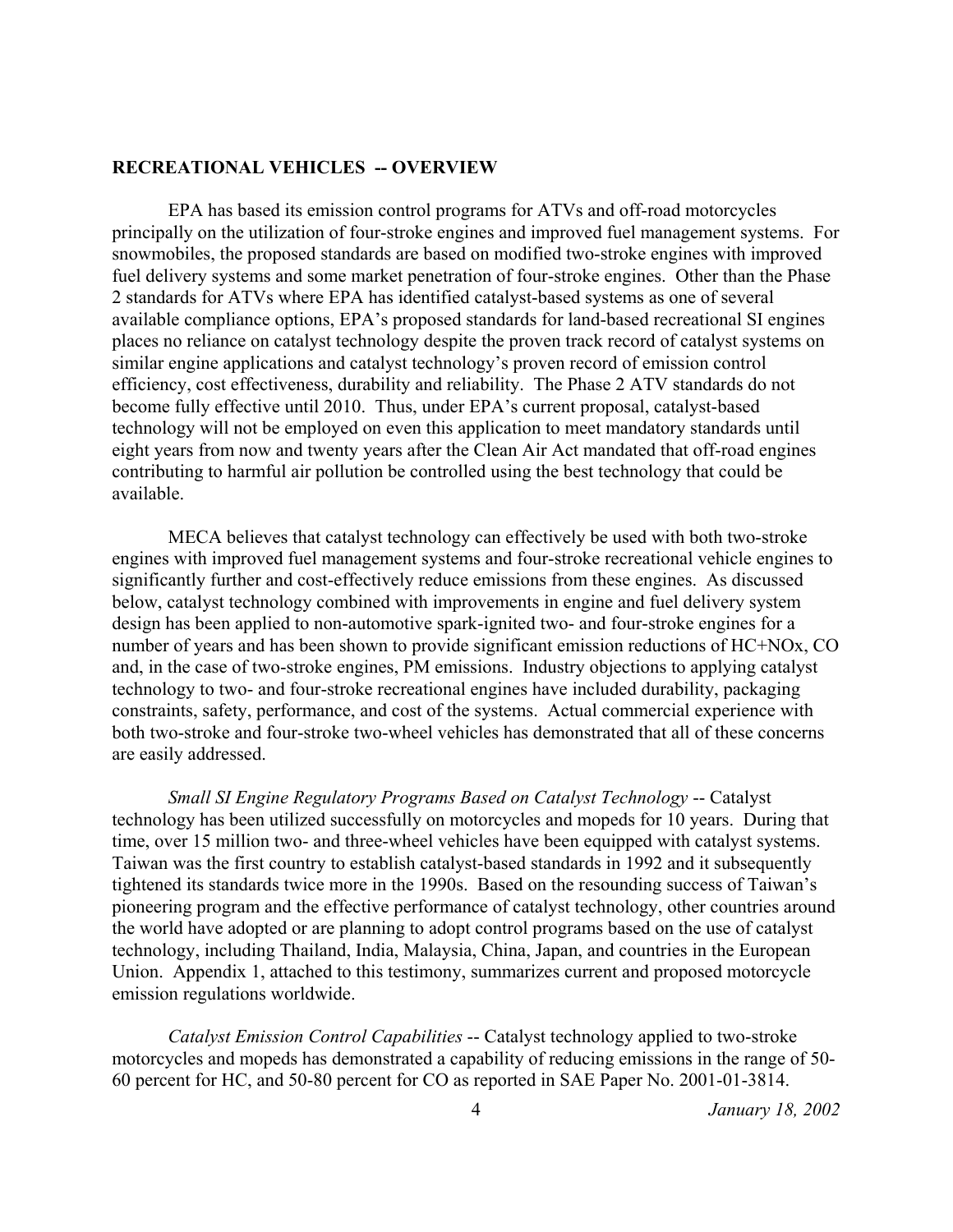If secondary air injection is used, control efficiencies in excess of 90% for both HC and CO can be achieved.

HC speciation work performed on tailpipe emissions from a two-stroke motorcycle equipped with a catalyst designed to achieve a 30% reduction in total HC found significantly higher reductions associated with the more reactive HC species including benzene, 1,3butadiene, polyaromatic hydrocarbons, and others. Some of these toxic compounds were reduced in excess of 80% (See SAE Paper No. 2000-01-1846).

Data for PM reductions from two-stroke engines is limited and measuring PM emissions in this application is difficult. We estimate, however, that since most of the PM emitted from gasoline two-stroke engines is HC-based and that with a catalyst-equipped two-stroke engine the typical white smoke emissions are no longer visible, PM reductions would be in the range of 50 percent.

*Catalyst Durability* – MECA member companies are designing and manufacturing catalyst technologies to successfully meet demanding durability requirements throughout the world. For example, since 1998 Taiwan has imposed a 15,000 km durability requirement. India has proposed a 30,000 km durability requirements for all two- and three-wheeled vehicles for 2003 and a 50,000 km requirement beginning in 2005. Europe has proposed a 30,000 km durability requirement for 2003 and a 50,000 km durability requirement for 2006 for all nonmoped motorcycles. Catalyst technology has demonstrated outstanding durability on two-stroke engines, as shown in Figure 1, and on four-stroke SI engines as well. Indeed, catalyst manufacturers supplying the motorcycle market in Asia note that it is not uncommon for the twostroke engine to fail before the catalyst.





Four-stroke engine durability for motorcycles under similar aging and test evaluation conditions is expected to be as good or even better than that demonstrated in Figure 1 for twostroke engines for the reason that lower engine-out emissions are associated with four-stroke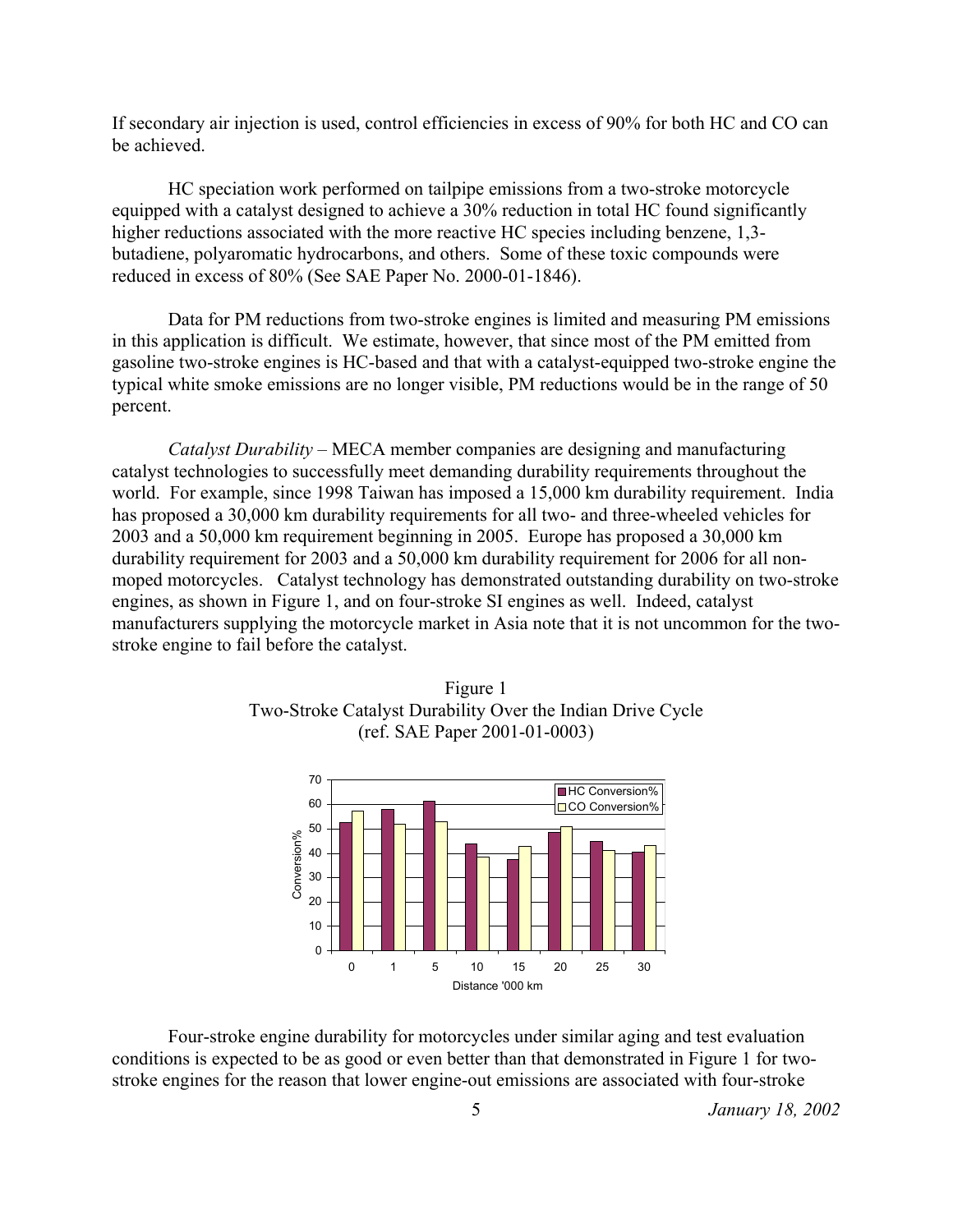engines and also because four-stroke engines have more advanced engine designs and fuel metering control.

To meet rigorous durability requirements experienced in actual use, catalyst technology is subjected to demanding catalyst aging and physical integrity evaluations. These tests include on-road durability demonstrations, bench testing where the catalyst-equipped engines are operated at wide open throttle for 100 hours, and/or hot vibration physical integrity tests in which the catalyst housing is subjected to cold water quenching and over 100 G force of vibration over extended periods of time (typically in the range of 100 hours). These durability tests are many times more severe than the operating conditions that an ATV or off-road motorcycle would typically experience even under the most extreme actual operating conditions.

*Control System Packaging/Impact on Performance* – The regulated industry maintains that catalyst systems cannot be utilized on land-based recreational equipment because of packaging constraints associated with the limited space available on the vehicle to install the device, the greater space velocity through the catalyst compared to an automobile traveling at the same speed, and the potential backpressure build-up that could adversely affect performance. Packaging is an engineering challenge, but experience in related applications has clearly demonstrated that these challenges can be met. This is demonstrated by the fact that catalyst technology has been successfully designed, packaged, and equipped on over 15 million motorcycles worldwide and over 500,000 two-stroke and approximately 400,000 four-stroke engines used on lawn and garden equipment which presented similar packaging challenges.

Catalyst formulations and substrate designs have been developed, and continue to advance, which maximize emission control performance for small SI engines while minimizing the impact on backpressure and vehicle performance (See e.g., SAE Paper Nos. 2001-01-1821 and 2001-01-3814). A wide variety of concepts have been commercially applied to address the issue of limited space available on smaller vehicles. For example, in the case of on-road motorcycles and mopeds, packaging techniques have included placing the catalyst within the muffler system, mounting the catalyst close to the manifold, and using catalyst coated plates and tubes, including flexible tube designs for exhaust pipes. These types of packaging strategies do not add any volume or complexity to the vehicle.

*Operator Safety* – Contrary to the claims of the regulated industry, catalyst-based systems can be easily and safely applied to land-based recreational equipment. Indeed, the 10 year experience with on-road motorcycles and mopeds is proof of this fact. The countries that have successfully implemented catalyst-based regulatory programs have not identified any special safety issues associated with the use of catalyst technology on motorcycles and mopeds in real world applications. This fact is particularly significant given that it is not uncommon in India or Southeast Asia for catalyst equipped motorcycles to carry two to four riders in all manner of attire.

*Costs* – Catalyst technology can be cost effectively applied to land-based recreational equipment. Certainly, the cost of catalyst technology presented no roadblock to adopting or implementing catalyst-based motorcycle and moped standards in countries such as Taiwan,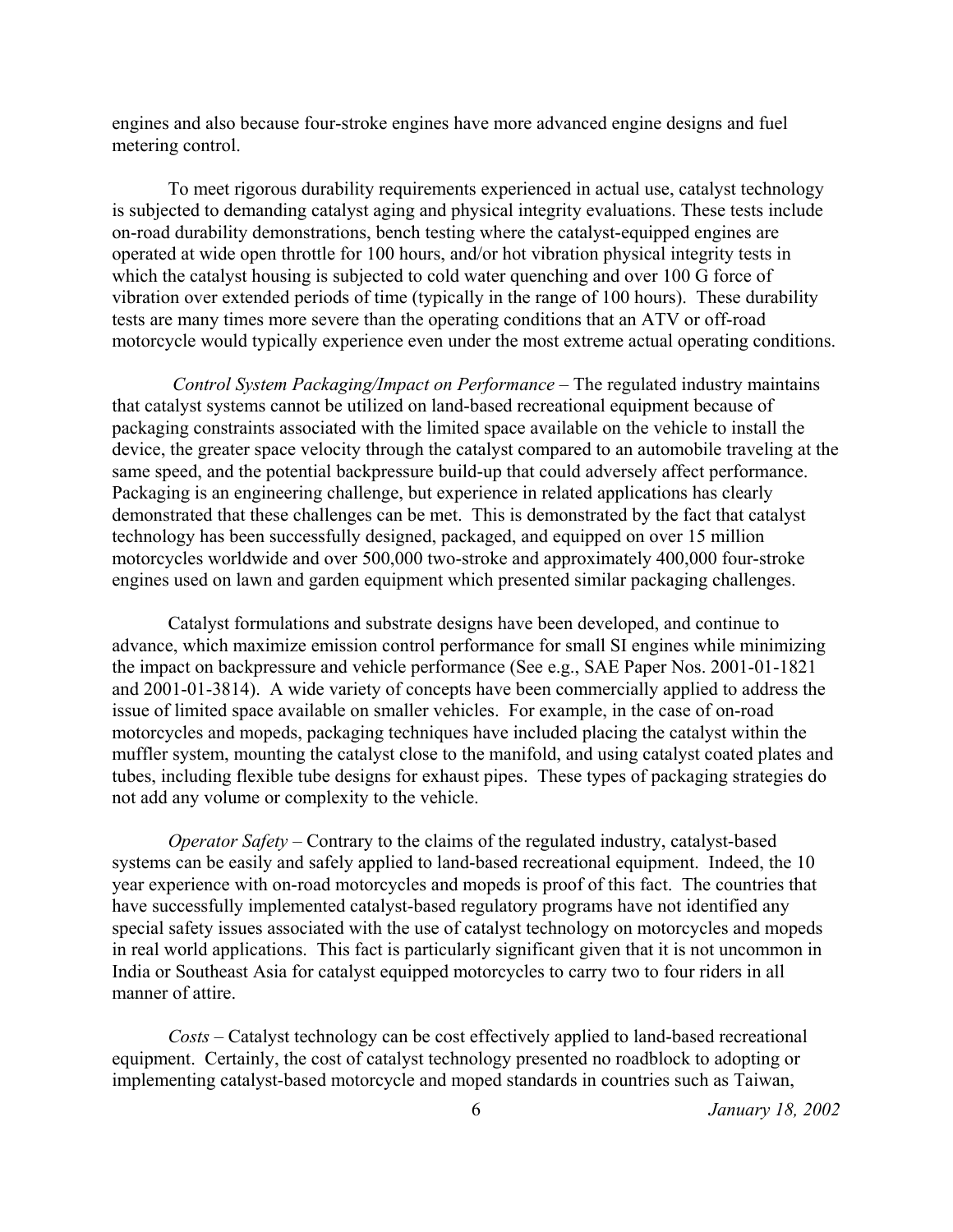Thailand, China, and India where per capita income is much less than in the United States. Experience in countries with motorcycle emission control programs has shown that the costs of catalyst based systems range from as low as \$5 to up to about \$100, depending on a variety of factors including the engine size, level of engine out emissions, level of the standards, packaging considerations, and the sales volume of catalyst system.

*Two-Stroke SI Handheld Engines is an Illustration of What Can Be Done* -- When EPA first announced its intention to regulate emissions from two-stroke SI engines used in handheld lawn and garden equipment, the regulated industry raised precisely the same arguments that are presently being raised by recreational equipment manufacturers as to why catalysts cannot not be used to control emissions. MECA and its members acknowledged that applying catalyst technology to these small two-stroke engines posed significant challenges, but we expressed our view that it could be done. California's Air Resources Board and later the U.S. EPA refused to accept industry's arguments and the regulatory agencies established stringent standards based on the capabilities of catalyst technology. Now, nearly three years after the ARB established its standards, over 500,000 catalyst-equipped two-stroke engines have been sold for use on a variety of lawn and garden equipment, including chainsaws, trimmers, and leaf blowers.

The line of products being offered by Husqvarna offers a compelling illustration of what is achievable by developing and integrating a complete engine/catalyst/exhaust system. Husqvarna's catalyst-equipped lawn and garden products not only achieve greater than a 60 percent reduction in NOx+HC and CO, but they eliminate visible smoke and odor, have a 30 percent improvement in fuel economy and 40 percent improvement in power. These products meet the U.S. Forestry Surface Temperature requirements and noise has been reduced by two decibels.

This remarkable success story concerning the application of catalyst technology to twostroke SI handheld engines would not have occurred had ARB and EPA accepted industry's arguments and failed to adopt rigorous standards. The issue now before EPA is whether it will simply accept the recreational equipment industry's argument and implement a weak program or, as in the case of the SI handheld engine rule, establish regulations that stimulate technology development that can result in superior products with substantially lower emissions as has been already demonstrated in developing countries.

### **ALL-TERRAIN VEHICLES (ATVs)**

We fully concur with the EPA's technical analysis that a variety of emission control strategies are available for use on ATVs, including base engine improvements, improved fuelsystem calibrations, electronic fuel injection, air injection, and catalyst technology. We believe, however, that EPA should not delay for eight years standards that would take full take advantage of the emission reduction capabilities of catalyst-based systems. The four-stroke engines utilized on ATVs are not unlike the automotive engines of the early 1980s. These engines, with the proper improvements in fuel delivery systems, can readily employ closed loop three-way catalyst systems that can achieve emission reduction levels equivalent to the 1983 model year light-duty vehicle standards.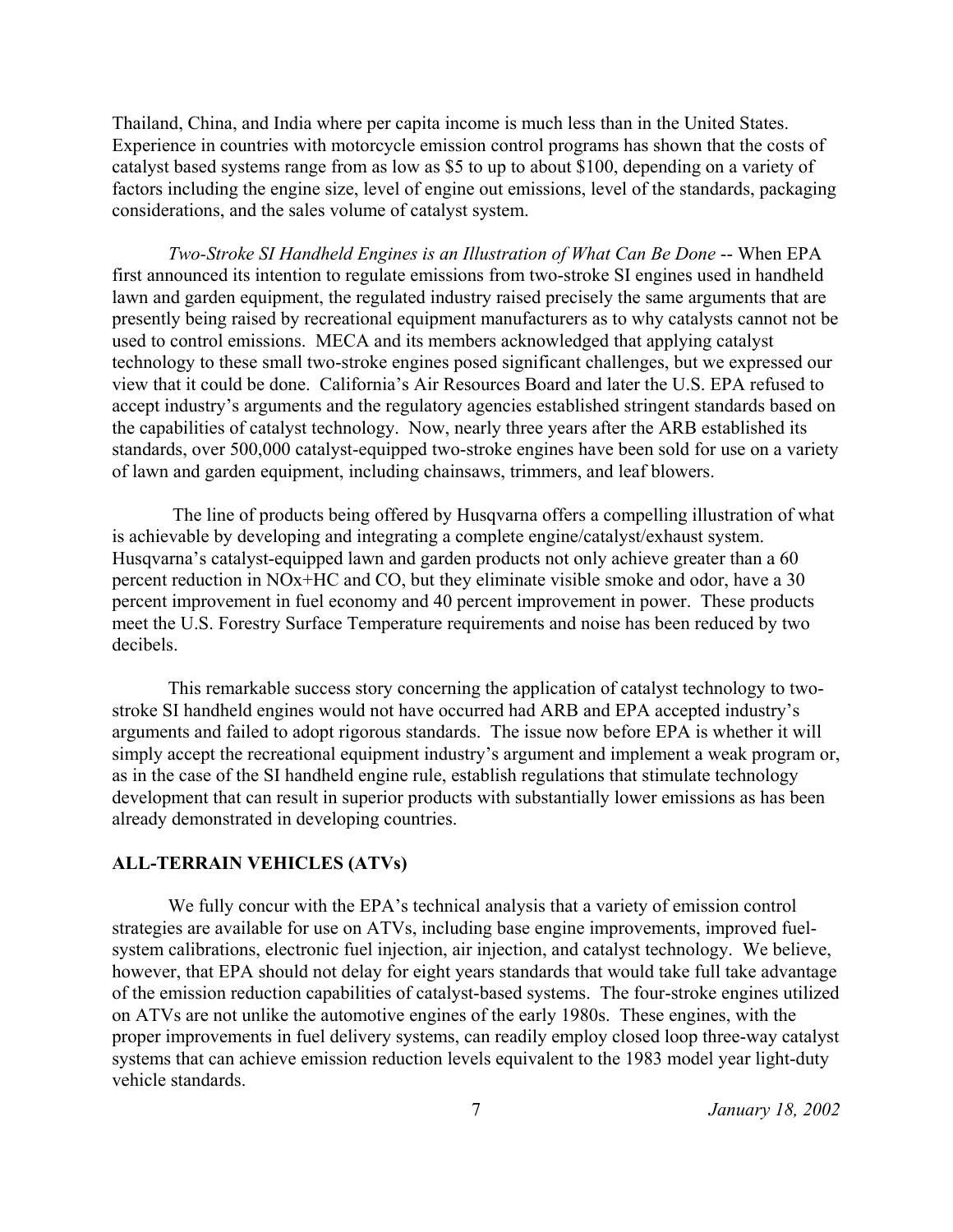Therefore, we recommend that EPA base its 2006 standards on levels similar to the 1983 on-road light-duty vehicle (LDV) standards. The levels for ATVs equivalent to the 1983 LDV standards would be less than 1g/km HC+NOx and around 7g/km for CO if EPA finalizes a test procedure that includes cold-start emissions and around 2g/km if it does not. As an alternative, EPA could pull forward the 2009 1.0 g/km HC+NOx standard in 2006 and then implement the more stringent standards in 2009. If EPA follows this alternative, we recommend that the CO standard be tightened, as discussed above, because with a three-catalyst system, CO emissions will be well below EPA's proposed 25g/km level.

### **OFF-HIGHWAY MOTORCYCLES**

MECA believes EPA's decision not to propose standards for off-highway motorcycles that take into consideration the additional emission controls benefits that could be achieved using catalyst-based standards misses an important opportunity to achieve significant and cost effective emission reductions from these vehicles. EPA mentions the issues of packaging, safety and power loss, but did not provide an analysis of catalyst technology application to off-road motorcycle engines. The breadth of successful experience with catalyst technology on both onroad two- and four-stroke motorcycles, as discussed above, makes a compelling case for establishing more stringent standards for off-road motorcycles . The fact that these motorcycles operate off-road alone does not justify ignoring catalyst technology. The concerns about applying catalyst technologies being raised by industry, such as durability, packaging, costs and power loss, were discussed above. Catalyst technology has proven to be effective, durable, safe, and cost effective and the case would be no less true for off-highway motorcycle applications than they have been for on-highway applications.

We recommend that EPA base its 2006 Phase 1 standards and 2009 Phase 2 standards on the final European 2003 and 2006 standards, respectively, that are expected to be finalized prior to the time EPA is under a court order to finalize its rule.

#### **SNOWMOBILES**

EPA based it its proposed 2006 standards for snowmobiles on applying engine modifications to two-stroke engines, clean carburetion, and/or direct or semi-direct fuel injection. To meet the 2010 standards, EPA anticipates manufacturers will employ direct injection systems or convert to 4-stroke engines. EPA does not analyze in its proposal the possible application of catalyst technology to two- and four-stroke snowmobile engines.

Of the various nonroad SI engines covered by EPA's proposal, application of catalyst technology to snowmobiles powered by two-stroke engines is by far the most challenging. While catalyst technology and systems strategies applied to two- and four stroke motorcycles provide useful experience, applying catalyst technology to two-stroke snowmobile engines does involve additional engineering considerations. Most notable are high space velocities with high power demands that give rise to special thermal management considerations due to the high chemical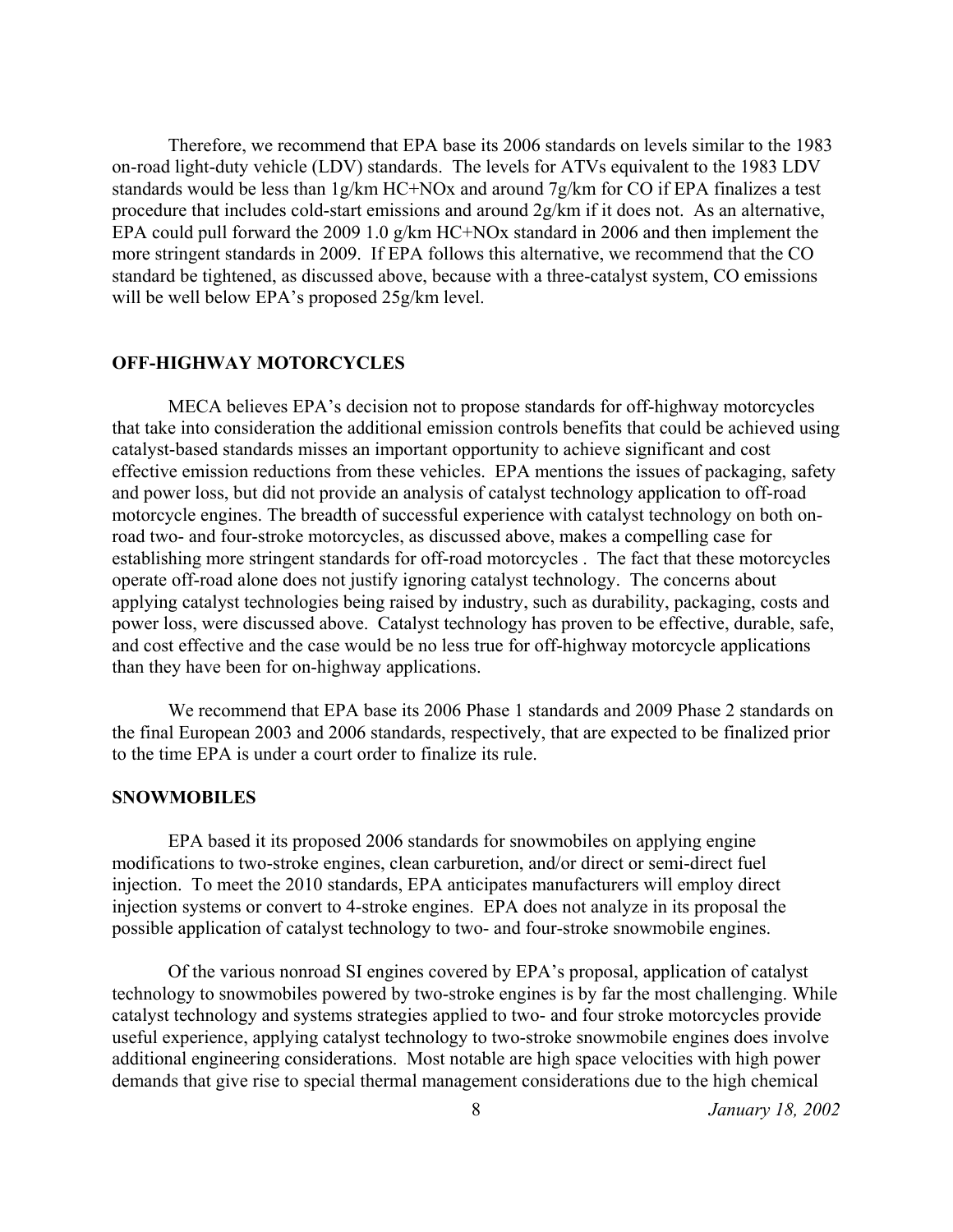energy content of the exhaust gases and backpressure considerations. We believe these engineering challenges can be addressed by employing the experience gained over the past 30 years in automotive catalyst technology and novel catalyst coating techniques like applying catalyst coatings to the interior surfaces of the exhaust system.

Notwithstanding the challenges mentioned above, MECA believes low efficiency catalyst technology with a 30 percent total HC reduction capability could be applied to two-stroke snowmobile engines with improved fuel delivery systems, cooling air rooted to the exhaust and a properly designed catalyst/muffler system. As noted above, such a catalyst would achieve significantly greater reductions of the more reactive HC species such as benzene, and would also reduce PM, all but eliminate the white smoke, and reduce MTBE from the exhaust. For fourstroke snowmobiles equipped with fuel injection systems and properly optimized engine/catalyst/exhaust systems, levels of 60 to 80 percent reductions of HC could be achieved.

Therefore, we recommend that EPA evaluate the feasibility of applying catalyst technology to snowmobile engines. We would welcome the opportunity to work with EPA and the snowmobile industry on this issue.

# **RECREATIONAL MARINE DIESEL ENGINES**

We concur that the standards proposed by EPA for >37 kW marine diesel engines are technologically feasible and can be met in a cost-effective manner. We also agree with EPA that marine diesel engines can take advantage of the technological advances made to reduce emissions from highway and nonroad diesel engines and that crankcase emissions from marine diesel engines also can be controlled. We believe, however, that other technologies exist that could be integrated with these advances to further reduce emissions from marine diesel engines including diesel oxidation catalysts, diesel particulate filters, and catalytic NOx controls. We recommend that EPA consider harmonizing the marine diesel engine standards with EPA's current and future land-based diesel engine standards.

#### **VOLUNTARY LOW-EMISSION STANDARDS**

MECA supports the creation of "Blue Sky" or voluntary low-emission standards for all categories of engines covered by the NPRM. The standards should be based on early compliance with the mandatory requirements and for engines certified at levels below the mandatory requirements.

#### **EMISSION PERFORMANCE LABELING**

MECA strongly supports the concept of consumer labeling so that the consumer can make informed decisions regarding the emission levels of their purchase. California's program for spark-ignited marine engines could serve as a model for EPA. We encourage the Agency to implement a consumer labeling program.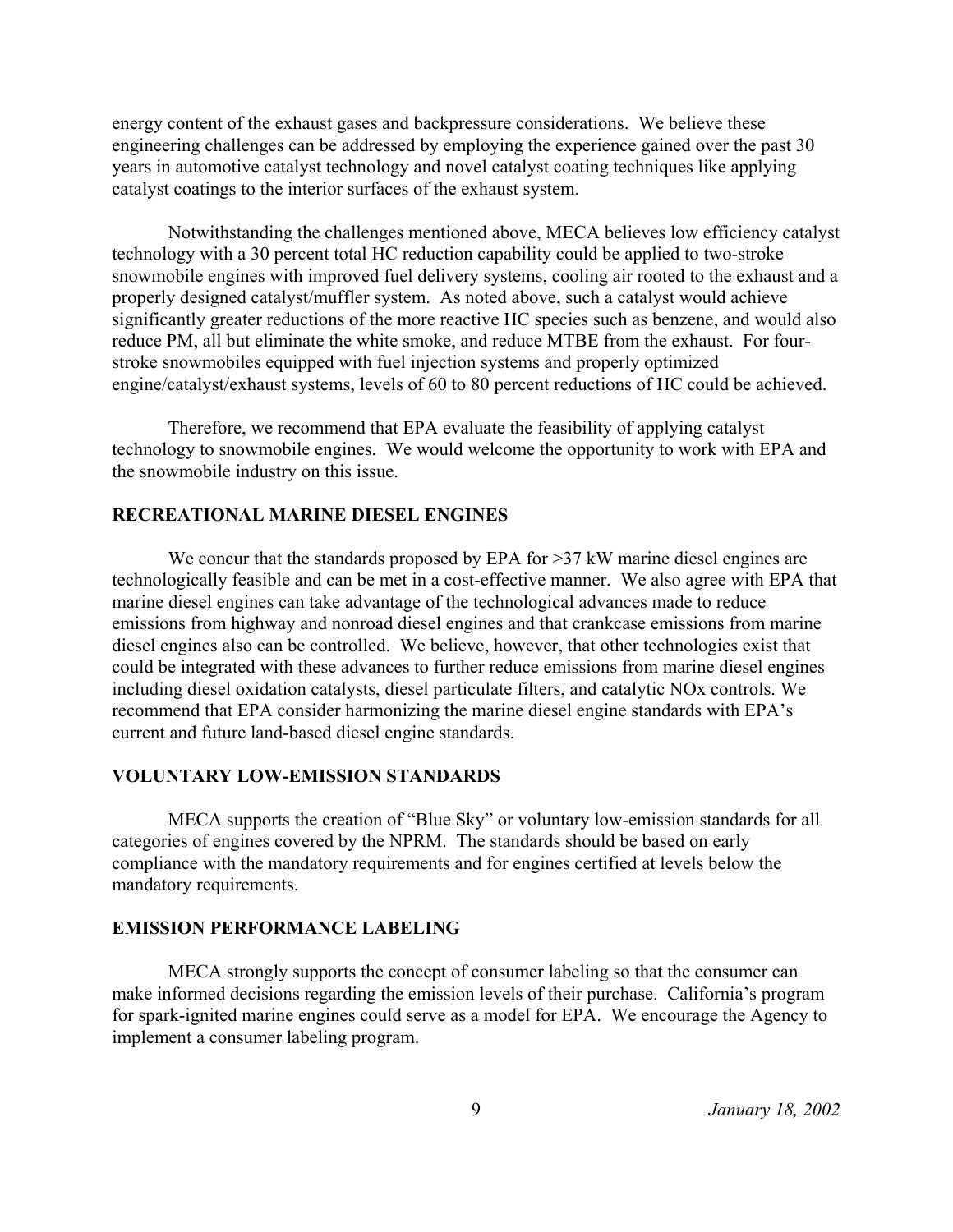### **CONCLUSION**

In closing, MECA agrees with EPA that employing advanced engine designs such as improved fuel metering systems and/or converting from two-stroke to four-stroke engines will provide important emission reductions. We believe, however, that EPA should strengthen its proposal by adopting final standards that are based on the combination of engine design improvements and catalyst-based emission control systems. As stated above, catalyst systems are technologically feasible, cost effective and safe for the engine applications covered by EPA's rulemaking. Catalyst technology, applied to highway vehicles since 1975, large off-road SI engines for 35 years, and nearly one million small SI engines on a growing variety of lawn and garden equipment, has a proven track record and this experience will greatly facilitate applying catalyst technology to the SI engines covered by EPA's proposal.

By strengthening its proposed program and basing the final standards on emission levels achievable with advanced engine designs *and* catalyst technology, EPA will carryout the mandate of the Clean Air Act and will insure that emission reductions needed to help protect the public health are achieved. If EPA finalizes the standards as proposed, we believe an important opportunity to achieve significant emission reductions will be lost for many years to come. We would welcome the opportunity to work with EPA, the regulated industry and other interested parties as the Agency moves forward with finalizing this rule.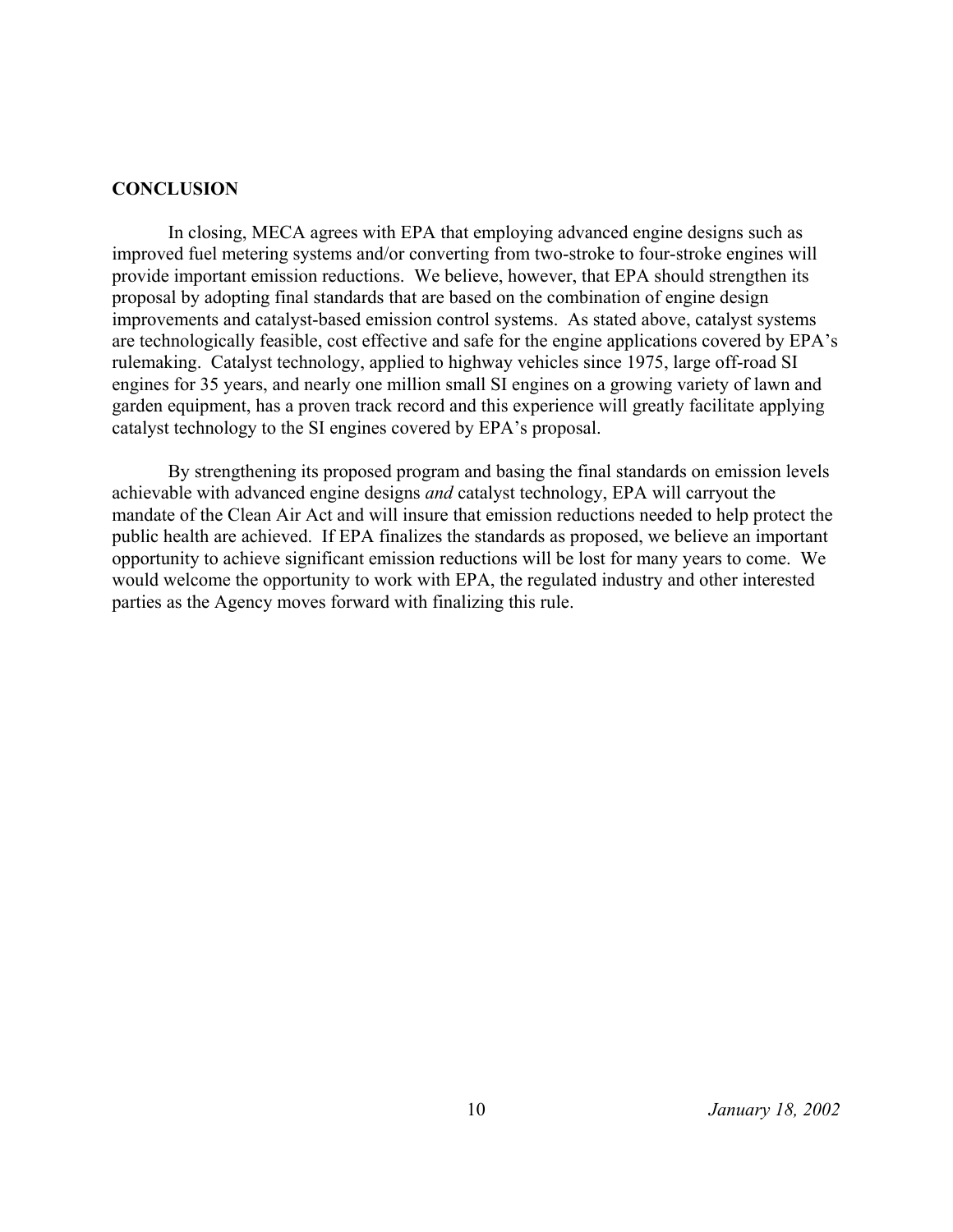*Appendix 1*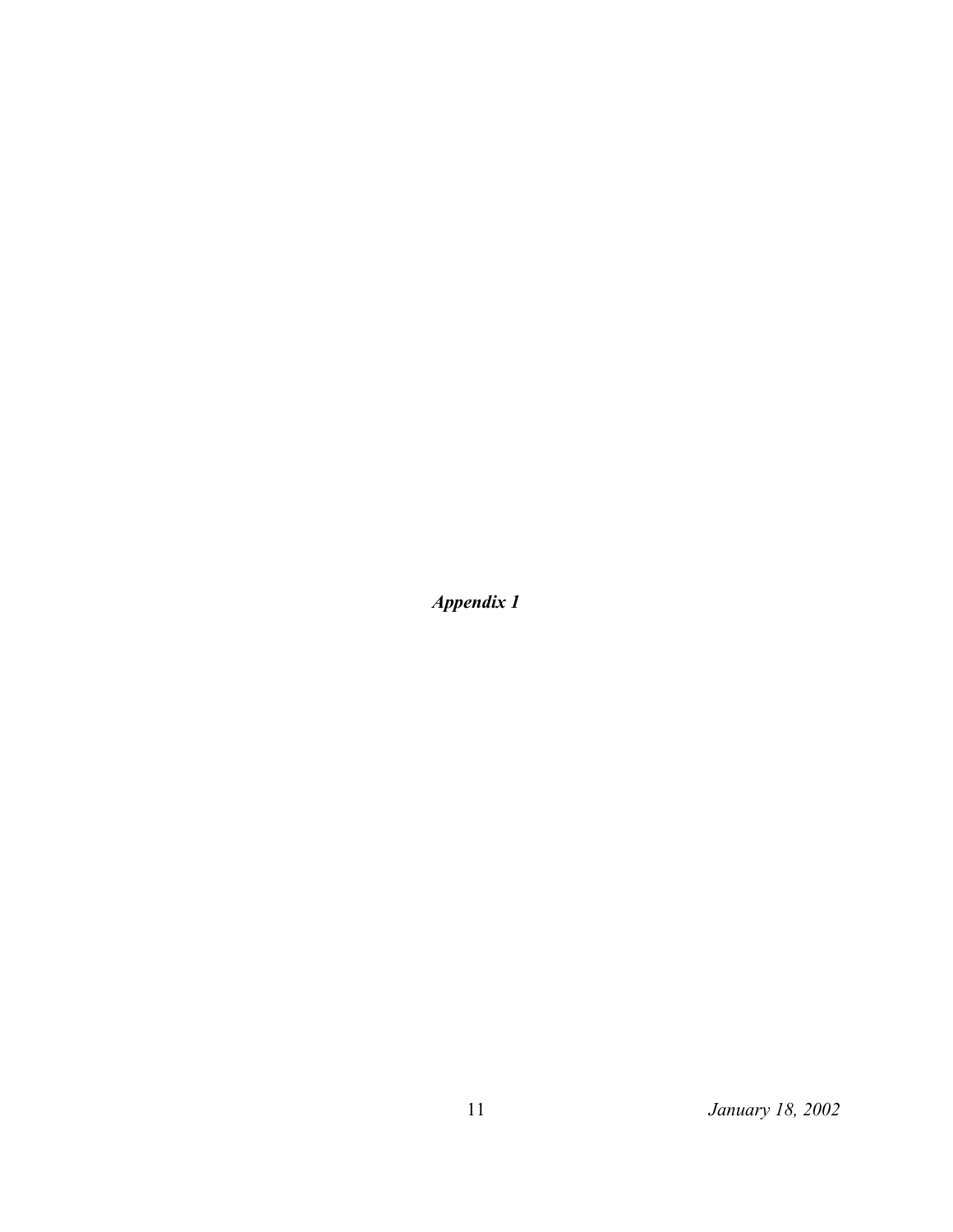#### **Summary of Current and Future Worldwide Motorcycle Emission Regulations**

| Country                | Vehicle          | Homologation/Production (COP) Mass Emissions(g/km) |                |      |                |                            | <b>Idle Test</b> |             | Durability Remarks |                                                    |
|------------------------|------------------|----------------------------------------------------|----------------|------|----------------|----------------------------|------------------|-------------|--------------------|----------------------------------------------------|
|                        |                  | HC                                                 | <b>CO</b>      |      |                | NOX   HC+NOx Test Cycle    | HC               | CO          | Test               |                                                    |
|                        |                  |                                                    |                |      |                |                            |                  |             |                    |                                                    |
| European Union<br>(EU) | Moped            |                                                    | 6              |      | 3              | ECE R47                    |                  |             |                    | Current (Stage 1)                                  |
|                        | 2-stroke         | $\overline{4}$                                     | 8              | 0.1  |                | ECE R40                    |                  | 4.50%       |                    | Current (Stage1)                                   |
|                        | 4-stroke         | 3                                                  | 13             | 0.3  |                | ECE R40                    |                  | 4.50%       |                    | Current (Stage 1)                                  |
|                        | Moped            |                                                    | $\mathbf{1}$   |      | 1.2            | ECE R47                    |                  | 4.50%       |                    | 6/1/2002 Stage 2                                   |
|                        | $2,4-S = 150cc$  | 1.2                                                | 5.5            | 0.3  |                | ECE R40                    |                  | 4.50%       | 30K km             | 2003 Stage 2 (Durability Proposed)                 |
|                        | $2,4-S > 150cc$  | $\mathbf{1}$                                       | 5.5            | 0.3  |                | ECE R40                    |                  | 4.50%       | 30K km             | 2003 Stage 2 (Durability Proposed)                 |
|                        | $2,4-S = 150$ cc | 0.8                                                | $\overline{2}$ | 0.15 |                | Cold Start 6-cycle ECE R40 |                  |             | 50K km             | Stage 2 Tax Incentive/Proposed 2006 Stage 3 (Set   |
|                        | $2,4-S > 150cc$  | 0.3                                                | $\overline{c}$ | 0.15 |                | Cold Start ECE R40+EUDC    |                  |             | 50K km             | Stage 2 Tax Incentive/Proposed 2006 Stage 3 (Set   |
|                        |                  |                                                    |                |      |                |                            |                  |             |                    |                                                    |
| Switzerland            | Moped            | 0.5                                                | 0.5            | 0.1  |                | ECE R47                    | $0.1$ g/min      | $0.1$ g/min |                    | Current                                            |
|                        | 2-stroke         | $\ensuremath{\mathsf{3}}$                          | 8              | 0.1  |                | ECE R40                    |                  | 2.50%       |                    | Current                                            |
|                        | 4-stroke         | 3                                                  | 13             | 0.3  |                | ECE R40                    |                  | 2.50%       |                    | Current                                            |
|                        |                  |                                                    |                |      |                |                            |                  |             |                    |                                                    |
| India                  | All MCs          |                                                    | 2/2.4          |      | 2/2.4          | India Drive                |                  | 4.50%       |                    | Current                                            |
|                        | All MCs          |                                                    | 1.3            |      | 1.3            | <b>India Drive</b>         |                  |             | 30K km             | 2003 Proposal                                      |
|                        | All MCs          |                                                    | $\mathbf{1}$   |      | $\mathbf 1$    | India Drive                |                  |             | 50K km             | 2005 Proposal                                      |
|                        |                  |                                                    |                |      |                |                            |                  |             |                    |                                                    |
| China: National        | Moped            |                                                    | 6              |      | 3              | ECE R47                    |                  |             |                    | Stage 1: New models from 1/1/2002; all from 1/1/20 |
|                        | 2-stroke         | $\overline{4}$                                     | 8              | 0.1  |                | ECE R40                    |                  | 4.50%       |                    | New models from 1/1/2002; all from 1/1/2003        |
|                        | 4-stroke         | $\mathsf 3$                                        | 13             | 0.3  |                | ECE R40                    |                  | 4.50%       |                    | New models from 1/1/2002; all from 1/1/2003        |
|                        | Moped            |                                                    | $\overline{1}$ |      | 1.2            | ECE R47                    |                  |             |                    | Stage 2: New models from 7/1/2005; all from 7/1/20 |
|                        |                  |                                                    |                |      |                |                            |                  |             |                    |                                                    |
| China: Beijing         | 2-stroke         |                                                    |                |      |                |                            | 8000             | 4.50%       |                    | Produced before 1/1/2001                           |
|                        | 4-stroke         |                                                    |                |      |                |                            | 2200             | 4.50%       |                    | Produced before 1/1/2001                           |
|                        | 2-stroke         |                                                    | 4.5            |      | 3              | ECE R40                    | 3000             | 1.50%       | 6K km              | Stage 1: Produced after 1/1/2001                   |
|                        | 4-stroke         |                                                    | 4.5            |      | 3              | ECE R40                    | 300              | 1.50%       | 6K km              | Stage 1: Produced after 1/1/2001                   |
|                        | 2-stroke         |                                                    | 3.5            |      | $\overline{2}$ | ECE R40                    | 3000             | 1.50%       | 15K km             | Stage 2: Produced after 1/1/2004                   |
|                        | 4-stroke         |                                                    | 3.5            |      | $\overline{2}$ | ECE R40                    | 300              | 1.50%       | 15K km             | Stage 2: Produced after 1/1/2004                   |
|                        |                  |                                                    |                |      |                |                            |                  |             |                    |                                                    |
| Japan                  | 2-stroke         | 5.26                                               | 14.4           | 0.14 |                | ISO 6460                   | 7800 ppm         | 4.50%       |                    | Current                                            |
|                        | 4-stroke         | 2.93                                               | 20             | 0.51 |                | ISO 6460                   | 2000 ppm         | 4.50%       |                    | Current                                            |
|                        |                  |                                                    |                |      |                | 12                         |                  |             |                    | January 18, 2002                                   |